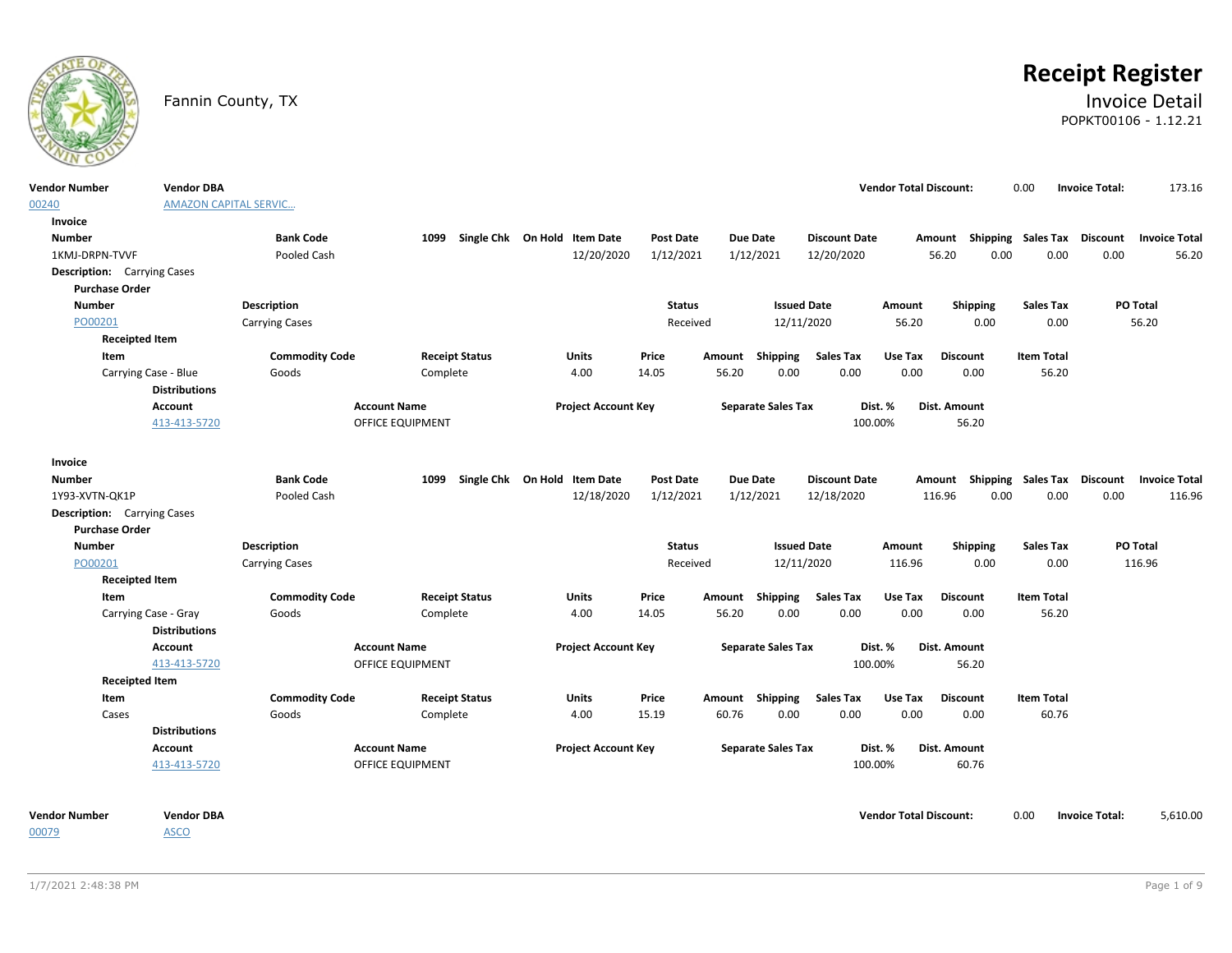| Invoice<br><b>Number</b><br>RSA065073-2    |                                          | <b>Bank Code</b><br>Pooled Cash | 1099                   | Single Chk On Hold Item Date | 12/11/2020                 | Post Date<br>1/12/2021 |          | <b>Due Date</b><br>1/12/2021 | <b>Discount Date</b><br>12/11/2020 |                               | Amount<br>5,500.00<br>110.00 | Shipping Sales Tax<br>0.00 | Discount<br>0.00      | <b>Invoice Total</b><br>5,610.00 |
|--------------------------------------------|------------------------------------------|---------------------------------|------------------------|------------------------------|----------------------------|------------------------|----------|------------------------------|------------------------------------|-------------------------------|------------------------------|----------------------------|-----------------------|----------------------------------|
| Description: Rent to Purchase Wheel Loader |                                          |                                 |                        |                              |                            |                        |          |                              |                                    |                               |                              |                            |                       |                                  |
| <b>Purchase Order</b>                      |                                          |                                 |                        |                              |                            |                        |          |                              |                                    |                               |                              |                            |                       |                                  |
| <b>Number</b>                              |                                          | <b>Description</b>              |                        |                              |                            | <b>Status</b>          |          |                              | <b>Issued Date</b>                 | Amount                        | <b>Shipping</b>              | <b>Sales Tax</b>           |                       | PO Total                         |
| PO00120                                    |                                          | Rent to Purchase Wheel Loader   |                        |                              |                            | Received               |          | 10/27/2020                   |                                    | 5,500.00                      | 110.00                       | 0.00                       |                       | 5,610.00                         |
| <b>Receipted Item</b>                      |                                          |                                 |                        |                              |                            |                        |          |                              |                                    |                               |                              |                            |                       |                                  |
| Item                                       |                                          | <b>Commodity Code</b>           |                        | <b>Receipt Status</b>        | <b>Units</b>               | Price                  | Amount   | Shipping                     | <b>Sales Tax</b>                   | Use Tax                       | <b>Discount</b>              | <b>Item Total</b>          |                       |                                  |
| Rental                                     |                                          | Goods                           | Complete               |                              | 1.00                       | 5,500.00               | 5,500.00 | 110.00                       | 0.00                               | 0.00                          | 0.00                         | 5,610.00                   |                       |                                  |
|                                            | <b>Distributions</b>                     |                                 |                        |                              |                            |                        |          |                              |                                    |                               |                              |                            |                       |                                  |
|                                            | <b>Account</b>                           |                                 | <b>Account Name</b>    |                              | <b>Project Account Key</b> |                        |          | <b>Separate Sales Tax</b>    |                                    | Dist. %                       | Dist. Amount                 |                            |                       |                                  |
|                                            | 220-622-4600                             |                                 | EQUIPMENT RENTAL/LEASE |                              |                            |                        |          |                              |                                    | 100.00%                       | 5,610.00                     |                            |                       |                                  |
| <b>Vendor Number</b>                       | <b>Vendor DBA</b>                        |                                 |                        |                              |                            |                        |          |                              |                                    | <b>Vendor Total Discount:</b> |                              | 0.00                       | <b>Invoice Total:</b> | 16.00                            |
| <b>VEN02268</b>                            | <b>CHILD SMART ID, LLC</b>               |                                 |                        |                              |                            |                        |          |                              |                                    |                               |                              |                            |                       |                                  |
| Invoice                                    |                                          |                                 |                        |                              |                            |                        |          |                              |                                    |                               |                              |                            |                       |                                  |
| <b>Number</b>                              |                                          | <b>Bank Code</b>                | 1099                   | Single Chk On Hold Item Date |                            | <b>Post Date</b>       |          | <b>Due Date</b>              | <b>Discount Date</b>               |                               | Amount Shipping Sales Tax    |                            | <b>Discount</b>       | <b>Invoice Total</b>             |
| 552                                        |                                          | Pooled Cash                     |                        |                              | 12/24/2020                 | 1/12/2021              |          | 1/12/2021                    | 12/24/2020                         |                               | 16.00<br>0.00                | 0.00                       | 0.00                  | 16.00                            |
| Description: ID CARD                       |                                          |                                 |                        |                              |                            |                        |          |                              |                                    |                               |                              |                            |                       |                                  |
| <b>Purchase Order</b>                      |                                          |                                 |                        |                              |                            |                        |          |                              |                                    |                               |                              |                            |                       |                                  |
| <b>Number</b>                              |                                          | Description                     |                        |                              |                            | <b>Status</b>          |          |                              | <b>Issued Date</b>                 | Amount                        | <b>Shipping</b>              | <b>Sales Tax</b>           |                       | PO Total                         |
| PO00237                                    |                                          | <b>ID CARD</b>                  |                        |                              |                            | Received               |          | 1/7/2021                     |                                    | 16.00                         | 0.00                         | 0.00                       |                       | 16.00                            |
| <b>Receipted Item</b>                      |                                          |                                 |                        |                              |                            |                        |          |                              |                                    |                               |                              |                            |                       |                                  |
| Item                                       |                                          | <b>Commodity Code</b>           |                        | <b>Receipt Status</b>        | Units                      | Price                  | Amount   | Shipping                     | <b>Sales Tax</b>                   | Use Tax                       | <b>Discount</b>              | <b>Item Total</b>          |                       |                                  |
|                                            | ID Commission Card                       | Goods                           | Complete               |                              | 1.00                       | 16.00                  | 16.00    | 0.00                         | 0.00                               | 0.00                          | 0.00                         | 16.00                      |                       |                                  |
|                                            | <b>Distributions</b><br><b>Account</b>   |                                 | <b>Account Name</b>    |                              | <b>Project Account Key</b> |                        |          | <b>Separate Sales Tax</b>    |                                    | Dist. %                       | <b>Dist. Amount</b>          |                            |                       |                                  |
|                                            | 100-475-4350                             |                                 | PRINTING               |                              |                            |                        |          |                              |                                    | 100.00%                       | 16.00                        |                            |                       |                                  |
| <b>Vendor Number</b><br>00696              | <b>Vendor DBA</b><br>DELL MARKETING L.P. |                                 |                        |                              |                            |                        |          |                              |                                    | <b>Vendor Total Discount:</b> |                              | 0.00                       | <b>Invoice Total:</b> | 85.49                            |
| Invoice                                    |                                          |                                 |                        |                              |                            |                        |          |                              |                                    |                               |                              |                            |                       |                                  |
| <b>Number</b>                              |                                          | <b>Bank Code</b>                | 1099                   | Single Chk On Hold Item Date |                            | <b>Post Date</b>       |          | <b>Due Date</b>              | <b>Discount Date</b>               |                               | Amount Shipping              | Sales Tax                  | <b>Discount</b>       | <b>Invoice Total</b>             |
| 10452577107                                |                                          | Pooled Cash                     |                        |                              | 12/28/2020                 | 1/12/2021              |          | 1/12/2021                    | 12/28/2020                         |                               | 0.00<br>85.49                | 0.00                       | 0.00                  | 85.49                            |
| Description: Dell Toner                    |                                          |                                 |                        |                              |                            |                        |          |                              |                                    |                               |                              |                            |                       |                                  |
| <b>Purchase Order</b>                      |                                          |                                 |                        |                              |                            |                        |          |                              |                                    |                               |                              |                            |                       |                                  |
| <b>Number</b>                              |                                          | Description                     |                        |                              |                            | <b>Status</b>          |          |                              | <b>Issued Date</b>                 | Amount                        | <b>Shipping</b>              | <b>Sales Tax</b>           |                       | PO Total                         |
| PO00225                                    |                                          | <b>Dell Toner</b>               |                        |                              |                            | Received               |          |                              | 12/22/2020                         | 85.49                         | 0.00                         | 0.00                       |                       | 85.49                            |
| <b>Receipted Item</b>                      |                                          |                                 |                        |                              |                            |                        |          |                              |                                    |                               |                              |                            |                       |                                  |
| Item                                       |                                          | <b>Commodity Code</b>           |                        | <b>Receipt Status</b>        | Units                      | Price                  | Amount   | <b>Shipping</b>              | <b>Sales Tax</b>                   | Use Tax                       | <b>Discount</b>              | <b>Item Total</b>          |                       |                                  |
| B2360dn                                    |                                          | Goods                           | Complete               |                              | 1.00                       | 85.49                  | 85.49    | 0.00                         | 0.00                               | 0.00                          | 0.00                         | 85.49                      |                       |                                  |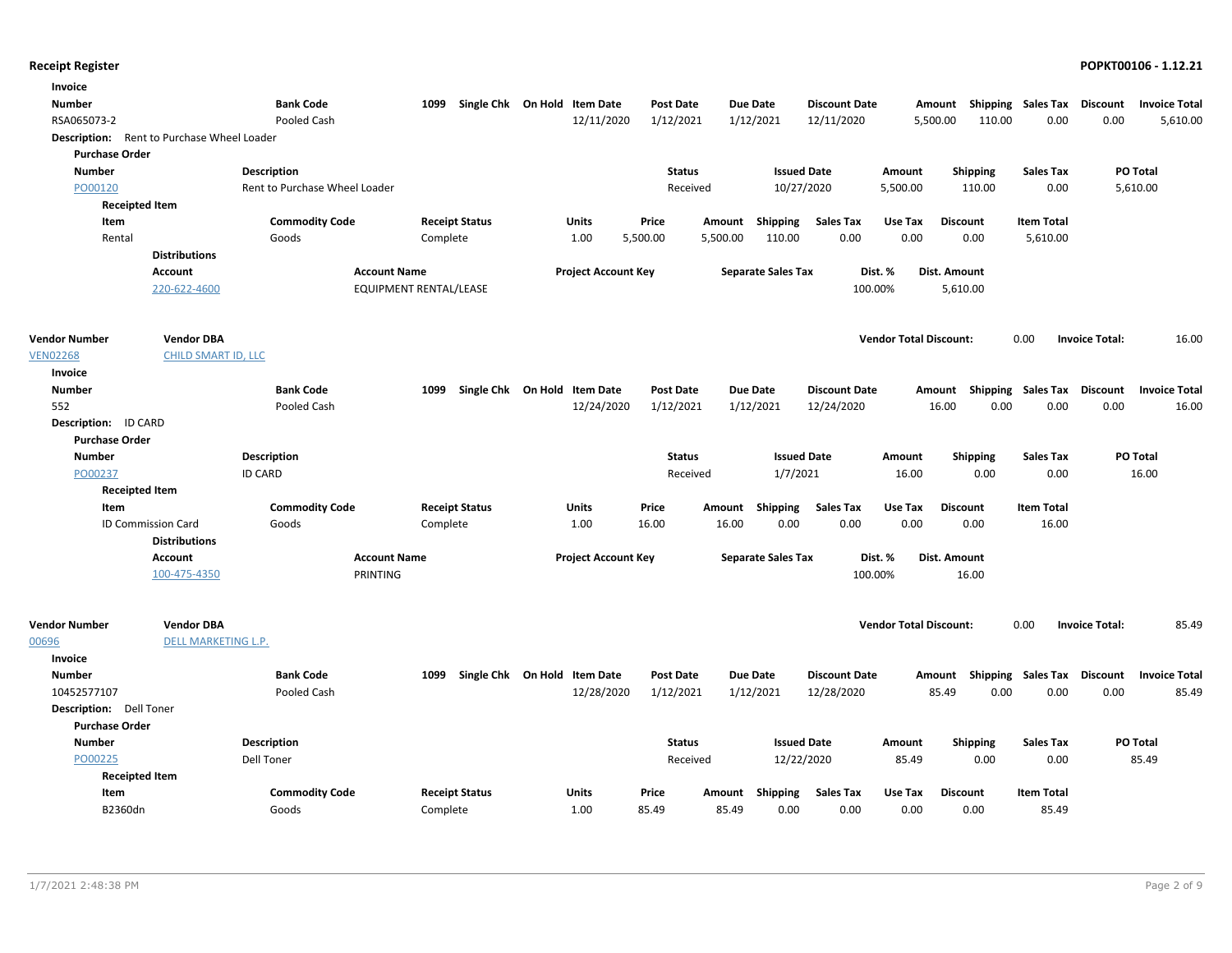|                       | <b>Distributions</b>                          |                             |                       |                              |                  |          |                           |                      |                               |                           |                           |                       |                      |
|-----------------------|-----------------------------------------------|-----------------------------|-----------------------|------------------------------|------------------|----------|---------------------------|----------------------|-------------------------------|---------------------------|---------------------------|-----------------------|----------------------|
|                       | <b>Account</b>                                | <b>Account Name</b>         |                       | <b>Project Account Key</b>   |                  |          | <b>Separate Sales Tax</b> |                      | Dist. %                       | Dist. Amount              |                           |                       |                      |
|                       | 100-475-3100                                  | <b>OFFICE SUPPLIES</b>      |                       |                              |                  |          |                           |                      | 100.00%                       | 85.49                     |                           |                       |                      |
|                       |                                               |                             |                       |                              |                  |          |                           |                      |                               |                           |                           |                       |                      |
| <b>Vendor Number</b>  | <b>Vendor DBA</b>                             |                             |                       |                              |                  |          |                           |                      | <b>Vendor Total Discount:</b> |                           | 0.00                      | <b>Invoice Total:</b> | 4,000.00             |
| <b>VEN02108</b>       | <b>DFW TRUCK &amp; AUTO ACC</b>               |                             |                       |                              |                  |          |                           |                      |                               |                           |                           |                       |                      |
| Invoice               |                                               |                             |                       |                              |                  |          |                           |                      |                               |                           |                           |                       |                      |
| <b>Number</b>         |                                               | <b>Bank Code</b>            | 1099                  | Single Chk On Hold Item Date | Post Date        |          | <b>Due Date</b>           | <b>Discount Date</b> |                               | Amount                    | <b>Shipping Sales Tax</b> | <b>Discount</b>       | <b>Invoice Total</b> |
| M217524               |                                               | Pooled Cash                 |                       | 12/30/2020                   | 1/12/2021        |          | 1/12/2021                 | 12/30/2020           |                               | 0.00<br>4,000.00          | 0.00                      | 0.00                  | 4,000.00             |
|                       | <b>Description:</b> Truck Accessories for EMC |                             |                       |                              |                  |          |                           |                      |                               |                           |                           |                       |                      |
| <b>Purchase Order</b> |                                               |                             |                       |                              |                  |          |                           |                      |                               |                           |                           |                       |                      |
| <b>Number</b>         |                                               | <b>Description</b>          |                       |                              | <b>Status</b>    |          | <b>Issued Date</b>        |                      | Amount                        | <b>Shipping</b>           | <b>Sales Tax</b>          |                       | PO Total             |
| PO00070               |                                               | Truck Accessories for EMC   |                       |                              | Received         |          | 10/8/2020                 |                      | 4,000.00                      | 0.00                      | 0.00                      |                       | 4,000.00             |
|                       | <b>Receipted Item</b>                         |                             |                       |                              |                  |          |                           |                      |                               |                           |                           |                       |                      |
| Item                  |                                               | <b>Commodity Code</b>       | <b>Receipt Status</b> | <b>Units</b>                 | Price            | Amount   | Shipping                  | <b>Sales Tax</b>     | Use Tax                       | <b>Discount</b>           | <b>Item Total</b>         |                       |                      |
| Chevy Topper          |                                               | Goods                       | Complete              | 1.00                         | 2,500.00         | 2,500.00 | 0.00                      | 0.00                 | 0.00                          | 0.00                      | 2,500.00                  |                       |                      |
|                       | <b>Distributions</b>                          |                             |                       |                              |                  |          |                           |                      |                               |                           |                           |                       |                      |
|                       | <b>Account</b>                                | <b>Account Name</b>         |                       | <b>Project Account Key</b>   |                  |          | <b>Separate Sales Tax</b> |                      | Dist. %                       | Dist. Amount              |                           |                       |                      |
|                       | 412-408-4540                                  | <b>R&amp;M AUTO</b>         |                       |                              |                  |          |                           |                      | 100.00%                       | 2,500.00                  |                           |                       |                      |
|                       | <b>Receipted Item</b>                         |                             |                       |                              |                  |          |                           |                      |                               |                           |                           |                       |                      |
| Item                  |                                               | <b>Commodity Code</b>       | <b>Receipt Status</b> | <b>Units</b>                 | Price            |          | Amount Shipping           | <b>Sales Tax</b>     | Use Tax                       | <b>Discount</b>           | <b>Item Total</b>         |                       |                      |
|                       | Decked Cargo Organizer                        | Goods                       | Complete              | 1.00                         | 1,500.00         | 1,500.00 | 0.00                      | 0.00                 | 0.00                          | 0.00                      | 1,500.00                  |                       |                      |
|                       | <b>Distributions</b>                          |                             |                       |                              |                  |          |                           |                      |                               |                           |                           |                       |                      |
|                       | <b>Account</b>                                | <b>Account Name</b>         |                       | <b>Project Account Key</b>   |                  |          | <b>Separate Sales Tax</b> |                      | Dist. %                       | Dist. Amount              |                           |                       |                      |
|                       | 412-408-4540                                  | <b>R&amp;M AUTO</b>         |                       |                              |                  |          |                           |                      | 100.00%                       | 1,500.00                  |                           |                       |                      |
|                       |                                               |                             |                       |                              |                  |          |                           |                      |                               |                           |                           |                       |                      |
| <b>Vendor Number</b>  | <b>Vendor DBA</b>                             |                             |                       |                              |                  |          |                           |                      | <b>Vendor Total Discount:</b> |                           | 0.00                      | <b>Invoice Total:</b> | 360.00               |
| <b>VEN02228</b>       | <b>GERMAINE DESIGNS</b>                       |                             |                       |                              |                  |          |                           |                      |                               |                           |                           |                       |                      |
| Invoice               |                                               |                             |                       |                              |                  |          |                           |                      |                               |                           |                           |                       |                      |
| <b>Number</b>         |                                               | <b>Bank Code</b>            | 1099                  | Single Chk On Hold Item Date | <b>Post Date</b> |          | <b>Due Date</b>           | <b>Discount Date</b> |                               | Amount Shipping Sales Tax |                           | Discount              | <b>Invoice Total</b> |
| 202123-2219           |                                               | Pooled Cash                 |                       | 12/16/2020                   | 1/12/2021        |          | 1/12/2021                 | 12/16/2020           |                               | 360.00<br>0.00            | 0.00                      | 0.00                  | 360.00               |
|                       | <b>Description:</b> FCSO Uniform Patches      |                             |                       |                              |                  |          |                           |                      |                               |                           |                           |                       |                      |
| <b>Purchase Order</b> |                                               |                             |                       |                              |                  |          |                           |                      |                               |                           |                           |                       |                      |
| <b>Number</b>         |                                               | <b>Description</b>          |                       |                              | <b>Status</b>    |          | <b>Issued Date</b>        |                      | Amount                        | <b>Shipping</b>           | <b>Sales Tax</b>          |                       | PO Total             |
| PO00203               |                                               | <b>FCSO Uniform Patches</b> |                       |                              | Received         |          | 12/16/2020                |                      | 360.00                        | 0.00                      | 0.00                      |                       | 360.00               |
|                       | <b>Receipted Item</b>                         |                             |                       |                              |                  |          |                           |                      |                               |                           |                           |                       |                      |
| Item                  |                                               | <b>Commodity Code</b>       | <b>Receipt Status</b> | <b>Units</b>                 | Price            |          | Amount Shipping           | <b>Sales Tax</b>     | Use Tax                       | <b>Discount</b>           | <b>Item Total</b>         |                       |                      |
|                       | <b>Uniform Patches</b>                        | Goods                       | Complete              | 200.00                       | 1.80             | 360.00   | 0.00                      | 0.00                 | 0.00                          | 0.00                      | 360.00                    |                       |                      |
|                       | <b>Distributions</b>                          |                             |                       |                              |                  |          |                           |                      |                               |                           |                           |                       |                      |
|                       | <b>Account</b>                                | <b>Account Name</b>         |                       | <b>Project Account Key</b>   |                  |          | <b>Separate Sales Tax</b> |                      | Dist. %                       | Dist. Amount              |                           |                       |                      |
|                       | 100-560-3950                                  |                             | UNIFORMS/OTHER        |                              |                  |          |                           |                      | 100.00%                       | 360.00                    |                           |                       |                      |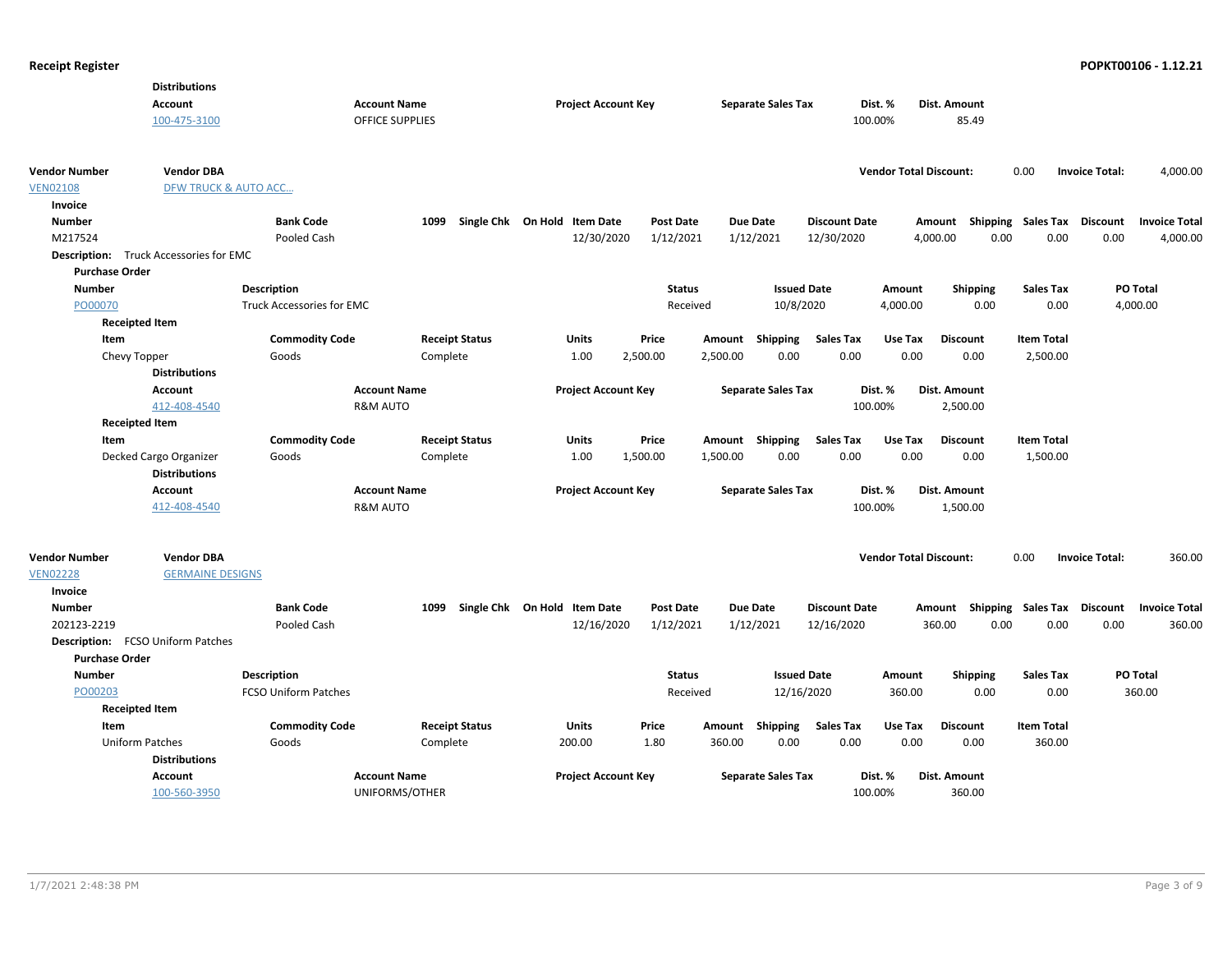**Vendor Number Vendor Total Discount:** 525.86 **Vendor DBA** 0.00 **Invoice Total:**

| Invoice<br><b>Bank Code</b><br>1099 Single Chk On Hold Item Date<br><b>Due Date</b><br><b>Number</b><br><b>Post Date</b><br><b>Discount Date</b><br>Amount Shipping Sales Tax<br>Discount<br>1/12/2021<br>1/12/2021<br>33.98<br>0.00<br>0.00<br>0.00<br>143040618001<br>Pooled Cash<br>12/30/2020<br>12/30/2020<br><b>Description:</b> Office Supplies<br><b>Purchase Order</b><br><b>Number</b><br>Description<br><b>Status</b><br><b>Issued Date</b><br>Amount<br><b>Shipping</b><br><b>Sales Tax</b><br>PO Total<br>PO00228<br>Office Supplies<br>12/30/2020<br>33.98<br>0.00<br>0.00<br>33.98<br><b>Partially Received</b><br><b>Receipted Item</b><br><b>Commodity Code</b><br><b>Sales Tax</b><br>Item<br><b>Receipt Status</b><br>Units<br>Price<br>Shipping<br>Use Tax<br><b>Discount</b><br><b>Item Total</b><br>Amount<br>0.00<br>0.00<br><b>Certificate Holders</b><br>Goods<br>Complete<br>2.00<br>16.99<br>33.98<br>0.00<br>0.00<br>33.98<br><b>Distributions</b><br>Dist. Amount<br>Account<br><b>Account Name</b><br><b>Project Account Key</b><br><b>Separate Sales Tax</b><br>Dist. %<br>100-435-3100<br><b>OFFICE SUPPLIES</b><br>100.00%<br>33.98<br>Invoice<br><b>Bank Code</b><br>Single Chk On Hold Item Date<br><b>Due Date</b><br>Amount Shipping Sales Tax Discount<br><b>Number</b><br>1099<br><b>Post Date</b><br><b>Discount Date</b><br><b>Invoice Total</b><br>146661622001<br>12/29/2020<br>1/12/2021<br>1/12/2021<br>12/29/2020<br>405.64<br>0.00<br>0.00<br>0.00<br>Pooled Cash<br>405.64<br><b>Description:</b> Office Supplies<br><b>Purchase Order</b><br><b>Number</b><br><b>Description</b><br><b>Status</b><br><b>Issued Date</b><br><b>Shipping</b><br>Sales Tax<br>PO Total<br>Amount<br>12/22/2020<br>0.00<br>405.64<br>PO00224<br>Office Supplies<br>Received<br>405.64<br>0.00<br><b>Receipted Item</b><br><b>Item Total</b><br>Item<br><b>Commodity Code</b><br><b>Receipt Status</b><br>Units<br>Price<br>Amount Shipping<br>Sales Tax<br>Use Tax<br><b>Discount</b><br>58A<br>105.99<br>105.99<br>0.00<br>0.00<br>0.00<br>0.00<br>105.99<br>Goods<br>Complete<br>1.00<br><b>Distributions</b><br><b>Account Name</b><br><b>Project Account Key</b><br><b>Separate Sales Tax</b><br>Dist. Amount<br>Account<br>Dist. %<br>100.00%<br>100-475-3100<br><b>OFFICE SUPPLIES</b><br>105.99<br><b>Receipted Item</b><br><b>Commodity Code</b><br><b>Receipt Status</b><br>Amount Shipping<br><b>Sales Tax</b><br>Use Tax<br><b>Item Total</b><br>Item<br>Units<br>Price<br><b>Discount</b><br>0.00<br>0.00<br>0.00<br><b>Ink 508A</b><br>Goods<br>1.00<br>139.20<br>139.20<br>0.00<br>139.20<br>Complete<br><b>Distributions</b><br>Account<br><b>Account Name</b><br><b>Project Account Key</b><br><b>Separate Sales Tax</b><br>Dist. %<br>Dist. Amount<br>100-475-3100<br><b>OFFICE SUPPLIES</b><br>100.00%<br>139.20<br><b>Receipted Item</b><br><b>Commodity Code</b><br>Item<br><b>Receipt Status</b><br>Units<br>Price<br>Amount Shipping<br><b>Sales Tax</b><br>Use Tax<br><b>Discount</b><br><b>Item Total</b><br>4.00<br>29.99<br>119.96<br>0.00<br>0.00<br>0.00<br>0.00<br>119.96<br>Goods<br>Complete<br>Paper<br><b>Distributions</b><br>Account<br><b>Account Name</b><br><b>Project Account Key</b><br><b>Separate Sales Tax</b><br>Dist. %<br>Dist. Amount<br>100-475-3100<br>100.00%<br><b>OFFICE SUPPLIES</b><br>119.96<br><b>Receipted Item</b><br><b>Commodity Code</b><br><b>Receipt Status</b><br><b>Item Total</b><br>Item<br>Units<br>Price<br>Amount<br>Shipping<br>Sales Tax<br>Use Tax<br><b>Discount</b> | 00216 | <b>OFFICE DEPOT</b> |  |  |  |  |  |                      |
|-----------------------------------------------------------------------------------------------------------------------------------------------------------------------------------------------------------------------------------------------------------------------------------------------------------------------------------------------------------------------------------------------------------------------------------------------------------------------------------------------------------------------------------------------------------------------------------------------------------------------------------------------------------------------------------------------------------------------------------------------------------------------------------------------------------------------------------------------------------------------------------------------------------------------------------------------------------------------------------------------------------------------------------------------------------------------------------------------------------------------------------------------------------------------------------------------------------------------------------------------------------------------------------------------------------------------------------------------------------------------------------------------------------------------------------------------------------------------------------------------------------------------------------------------------------------------------------------------------------------------------------------------------------------------------------------------------------------------------------------------------------------------------------------------------------------------------------------------------------------------------------------------------------------------------------------------------------------------------------------------------------------------------------------------------------------------------------------------------------------------------------------------------------------------------------------------------------------------------------------------------------------------------------------------------------------------------------------------------------------------------------------------------------------------------------------------------------------------------------------------------------------------------------------------------------------------------------------------------------------------------------------------------------------------------------------------------------------------------------------------------------------------------------------------------------------------------------------------------------------------------------------------------------------------------------------------------------------------------------------------------------------------------------------------------------------------------------------------------------------------------------------------------------------------------------------------------------------------------------------------------------------------------------------------------------------------------------------------------------------------------------------------------------------------------------------------------------------------------------------------------------------------------------------------------------------------------|-------|---------------------|--|--|--|--|--|----------------------|
|                                                                                                                                                                                                                                                                                                                                                                                                                                                                                                                                                                                                                                                                                                                                                                                                                                                                                                                                                                                                                                                                                                                                                                                                                                                                                                                                                                                                                                                                                                                                                                                                                                                                                                                                                                                                                                                                                                                                                                                                                                                                                                                                                                                                                                                                                                                                                                                                                                                                                                                                                                                                                                                                                                                                                                                                                                                                                                                                                                                                                                                                                                                                                                                                                                                                                                                                                                                                                                                                                                                                                                             |       |                     |  |  |  |  |  |                      |
|                                                                                                                                                                                                                                                                                                                                                                                                                                                                                                                                                                                                                                                                                                                                                                                                                                                                                                                                                                                                                                                                                                                                                                                                                                                                                                                                                                                                                                                                                                                                                                                                                                                                                                                                                                                                                                                                                                                                                                                                                                                                                                                                                                                                                                                                                                                                                                                                                                                                                                                                                                                                                                                                                                                                                                                                                                                                                                                                                                                                                                                                                                                                                                                                                                                                                                                                                                                                                                                                                                                                                                             |       |                     |  |  |  |  |  | <b>Invoice Total</b> |
|                                                                                                                                                                                                                                                                                                                                                                                                                                                                                                                                                                                                                                                                                                                                                                                                                                                                                                                                                                                                                                                                                                                                                                                                                                                                                                                                                                                                                                                                                                                                                                                                                                                                                                                                                                                                                                                                                                                                                                                                                                                                                                                                                                                                                                                                                                                                                                                                                                                                                                                                                                                                                                                                                                                                                                                                                                                                                                                                                                                                                                                                                                                                                                                                                                                                                                                                                                                                                                                                                                                                                                             |       |                     |  |  |  |  |  | 33.98                |
|                                                                                                                                                                                                                                                                                                                                                                                                                                                                                                                                                                                                                                                                                                                                                                                                                                                                                                                                                                                                                                                                                                                                                                                                                                                                                                                                                                                                                                                                                                                                                                                                                                                                                                                                                                                                                                                                                                                                                                                                                                                                                                                                                                                                                                                                                                                                                                                                                                                                                                                                                                                                                                                                                                                                                                                                                                                                                                                                                                                                                                                                                                                                                                                                                                                                                                                                                                                                                                                                                                                                                                             |       |                     |  |  |  |  |  |                      |
|                                                                                                                                                                                                                                                                                                                                                                                                                                                                                                                                                                                                                                                                                                                                                                                                                                                                                                                                                                                                                                                                                                                                                                                                                                                                                                                                                                                                                                                                                                                                                                                                                                                                                                                                                                                                                                                                                                                                                                                                                                                                                                                                                                                                                                                                                                                                                                                                                                                                                                                                                                                                                                                                                                                                                                                                                                                                                                                                                                                                                                                                                                                                                                                                                                                                                                                                                                                                                                                                                                                                                                             |       |                     |  |  |  |  |  |                      |
|                                                                                                                                                                                                                                                                                                                                                                                                                                                                                                                                                                                                                                                                                                                                                                                                                                                                                                                                                                                                                                                                                                                                                                                                                                                                                                                                                                                                                                                                                                                                                                                                                                                                                                                                                                                                                                                                                                                                                                                                                                                                                                                                                                                                                                                                                                                                                                                                                                                                                                                                                                                                                                                                                                                                                                                                                                                                                                                                                                                                                                                                                                                                                                                                                                                                                                                                                                                                                                                                                                                                                                             |       |                     |  |  |  |  |  |                      |
|                                                                                                                                                                                                                                                                                                                                                                                                                                                                                                                                                                                                                                                                                                                                                                                                                                                                                                                                                                                                                                                                                                                                                                                                                                                                                                                                                                                                                                                                                                                                                                                                                                                                                                                                                                                                                                                                                                                                                                                                                                                                                                                                                                                                                                                                                                                                                                                                                                                                                                                                                                                                                                                                                                                                                                                                                                                                                                                                                                                                                                                                                                                                                                                                                                                                                                                                                                                                                                                                                                                                                                             |       |                     |  |  |  |  |  |                      |
|                                                                                                                                                                                                                                                                                                                                                                                                                                                                                                                                                                                                                                                                                                                                                                                                                                                                                                                                                                                                                                                                                                                                                                                                                                                                                                                                                                                                                                                                                                                                                                                                                                                                                                                                                                                                                                                                                                                                                                                                                                                                                                                                                                                                                                                                                                                                                                                                                                                                                                                                                                                                                                                                                                                                                                                                                                                                                                                                                                                                                                                                                                                                                                                                                                                                                                                                                                                                                                                                                                                                                                             |       |                     |  |  |  |  |  |                      |
|                                                                                                                                                                                                                                                                                                                                                                                                                                                                                                                                                                                                                                                                                                                                                                                                                                                                                                                                                                                                                                                                                                                                                                                                                                                                                                                                                                                                                                                                                                                                                                                                                                                                                                                                                                                                                                                                                                                                                                                                                                                                                                                                                                                                                                                                                                                                                                                                                                                                                                                                                                                                                                                                                                                                                                                                                                                                                                                                                                                                                                                                                                                                                                                                                                                                                                                                                                                                                                                                                                                                                                             |       |                     |  |  |  |  |  |                      |
|                                                                                                                                                                                                                                                                                                                                                                                                                                                                                                                                                                                                                                                                                                                                                                                                                                                                                                                                                                                                                                                                                                                                                                                                                                                                                                                                                                                                                                                                                                                                                                                                                                                                                                                                                                                                                                                                                                                                                                                                                                                                                                                                                                                                                                                                                                                                                                                                                                                                                                                                                                                                                                                                                                                                                                                                                                                                                                                                                                                                                                                                                                                                                                                                                                                                                                                                                                                                                                                                                                                                                                             |       |                     |  |  |  |  |  |                      |
|                                                                                                                                                                                                                                                                                                                                                                                                                                                                                                                                                                                                                                                                                                                                                                                                                                                                                                                                                                                                                                                                                                                                                                                                                                                                                                                                                                                                                                                                                                                                                                                                                                                                                                                                                                                                                                                                                                                                                                                                                                                                                                                                                                                                                                                                                                                                                                                                                                                                                                                                                                                                                                                                                                                                                                                                                                                                                                                                                                                                                                                                                                                                                                                                                                                                                                                                                                                                                                                                                                                                                                             |       |                     |  |  |  |  |  |                      |
|                                                                                                                                                                                                                                                                                                                                                                                                                                                                                                                                                                                                                                                                                                                                                                                                                                                                                                                                                                                                                                                                                                                                                                                                                                                                                                                                                                                                                                                                                                                                                                                                                                                                                                                                                                                                                                                                                                                                                                                                                                                                                                                                                                                                                                                                                                                                                                                                                                                                                                                                                                                                                                                                                                                                                                                                                                                                                                                                                                                                                                                                                                                                                                                                                                                                                                                                                                                                                                                                                                                                                                             |       |                     |  |  |  |  |  |                      |
|                                                                                                                                                                                                                                                                                                                                                                                                                                                                                                                                                                                                                                                                                                                                                                                                                                                                                                                                                                                                                                                                                                                                                                                                                                                                                                                                                                                                                                                                                                                                                                                                                                                                                                                                                                                                                                                                                                                                                                                                                                                                                                                                                                                                                                                                                                                                                                                                                                                                                                                                                                                                                                                                                                                                                                                                                                                                                                                                                                                                                                                                                                                                                                                                                                                                                                                                                                                                                                                                                                                                                                             |       |                     |  |  |  |  |  |                      |
|                                                                                                                                                                                                                                                                                                                                                                                                                                                                                                                                                                                                                                                                                                                                                                                                                                                                                                                                                                                                                                                                                                                                                                                                                                                                                                                                                                                                                                                                                                                                                                                                                                                                                                                                                                                                                                                                                                                                                                                                                                                                                                                                                                                                                                                                                                                                                                                                                                                                                                                                                                                                                                                                                                                                                                                                                                                                                                                                                                                                                                                                                                                                                                                                                                                                                                                                                                                                                                                                                                                                                                             |       |                     |  |  |  |  |  |                      |
|                                                                                                                                                                                                                                                                                                                                                                                                                                                                                                                                                                                                                                                                                                                                                                                                                                                                                                                                                                                                                                                                                                                                                                                                                                                                                                                                                                                                                                                                                                                                                                                                                                                                                                                                                                                                                                                                                                                                                                                                                                                                                                                                                                                                                                                                                                                                                                                                                                                                                                                                                                                                                                                                                                                                                                                                                                                                                                                                                                                                                                                                                                                                                                                                                                                                                                                                                                                                                                                                                                                                                                             |       |                     |  |  |  |  |  |                      |
|                                                                                                                                                                                                                                                                                                                                                                                                                                                                                                                                                                                                                                                                                                                                                                                                                                                                                                                                                                                                                                                                                                                                                                                                                                                                                                                                                                                                                                                                                                                                                                                                                                                                                                                                                                                                                                                                                                                                                                                                                                                                                                                                                                                                                                                                                                                                                                                                                                                                                                                                                                                                                                                                                                                                                                                                                                                                                                                                                                                                                                                                                                                                                                                                                                                                                                                                                                                                                                                                                                                                                                             |       |                     |  |  |  |  |  |                      |
|                                                                                                                                                                                                                                                                                                                                                                                                                                                                                                                                                                                                                                                                                                                                                                                                                                                                                                                                                                                                                                                                                                                                                                                                                                                                                                                                                                                                                                                                                                                                                                                                                                                                                                                                                                                                                                                                                                                                                                                                                                                                                                                                                                                                                                                                                                                                                                                                                                                                                                                                                                                                                                                                                                                                                                                                                                                                                                                                                                                                                                                                                                                                                                                                                                                                                                                                                                                                                                                                                                                                                                             |       |                     |  |  |  |  |  |                      |
|                                                                                                                                                                                                                                                                                                                                                                                                                                                                                                                                                                                                                                                                                                                                                                                                                                                                                                                                                                                                                                                                                                                                                                                                                                                                                                                                                                                                                                                                                                                                                                                                                                                                                                                                                                                                                                                                                                                                                                                                                                                                                                                                                                                                                                                                                                                                                                                                                                                                                                                                                                                                                                                                                                                                                                                                                                                                                                                                                                                                                                                                                                                                                                                                                                                                                                                                                                                                                                                                                                                                                                             |       |                     |  |  |  |  |  |                      |
|                                                                                                                                                                                                                                                                                                                                                                                                                                                                                                                                                                                                                                                                                                                                                                                                                                                                                                                                                                                                                                                                                                                                                                                                                                                                                                                                                                                                                                                                                                                                                                                                                                                                                                                                                                                                                                                                                                                                                                                                                                                                                                                                                                                                                                                                                                                                                                                                                                                                                                                                                                                                                                                                                                                                                                                                                                                                                                                                                                                                                                                                                                                                                                                                                                                                                                                                                                                                                                                                                                                                                                             |       |                     |  |  |  |  |  |                      |
|                                                                                                                                                                                                                                                                                                                                                                                                                                                                                                                                                                                                                                                                                                                                                                                                                                                                                                                                                                                                                                                                                                                                                                                                                                                                                                                                                                                                                                                                                                                                                                                                                                                                                                                                                                                                                                                                                                                                                                                                                                                                                                                                                                                                                                                                                                                                                                                                                                                                                                                                                                                                                                                                                                                                                                                                                                                                                                                                                                                                                                                                                                                                                                                                                                                                                                                                                                                                                                                                                                                                                                             |       |                     |  |  |  |  |  |                      |
|                                                                                                                                                                                                                                                                                                                                                                                                                                                                                                                                                                                                                                                                                                                                                                                                                                                                                                                                                                                                                                                                                                                                                                                                                                                                                                                                                                                                                                                                                                                                                                                                                                                                                                                                                                                                                                                                                                                                                                                                                                                                                                                                                                                                                                                                                                                                                                                                                                                                                                                                                                                                                                                                                                                                                                                                                                                                                                                                                                                                                                                                                                                                                                                                                                                                                                                                                                                                                                                                                                                                                                             |       |                     |  |  |  |  |  |                      |
|                                                                                                                                                                                                                                                                                                                                                                                                                                                                                                                                                                                                                                                                                                                                                                                                                                                                                                                                                                                                                                                                                                                                                                                                                                                                                                                                                                                                                                                                                                                                                                                                                                                                                                                                                                                                                                                                                                                                                                                                                                                                                                                                                                                                                                                                                                                                                                                                                                                                                                                                                                                                                                                                                                                                                                                                                                                                                                                                                                                                                                                                                                                                                                                                                                                                                                                                                                                                                                                                                                                                                                             |       |                     |  |  |  |  |  |                      |
|                                                                                                                                                                                                                                                                                                                                                                                                                                                                                                                                                                                                                                                                                                                                                                                                                                                                                                                                                                                                                                                                                                                                                                                                                                                                                                                                                                                                                                                                                                                                                                                                                                                                                                                                                                                                                                                                                                                                                                                                                                                                                                                                                                                                                                                                                                                                                                                                                                                                                                                                                                                                                                                                                                                                                                                                                                                                                                                                                                                                                                                                                                                                                                                                                                                                                                                                                                                                                                                                                                                                                                             |       |                     |  |  |  |  |  |                      |
|                                                                                                                                                                                                                                                                                                                                                                                                                                                                                                                                                                                                                                                                                                                                                                                                                                                                                                                                                                                                                                                                                                                                                                                                                                                                                                                                                                                                                                                                                                                                                                                                                                                                                                                                                                                                                                                                                                                                                                                                                                                                                                                                                                                                                                                                                                                                                                                                                                                                                                                                                                                                                                                                                                                                                                                                                                                                                                                                                                                                                                                                                                                                                                                                                                                                                                                                                                                                                                                                                                                                                                             |       |                     |  |  |  |  |  |                      |
|                                                                                                                                                                                                                                                                                                                                                                                                                                                                                                                                                                                                                                                                                                                                                                                                                                                                                                                                                                                                                                                                                                                                                                                                                                                                                                                                                                                                                                                                                                                                                                                                                                                                                                                                                                                                                                                                                                                                                                                                                                                                                                                                                                                                                                                                                                                                                                                                                                                                                                                                                                                                                                                                                                                                                                                                                                                                                                                                                                                                                                                                                                                                                                                                                                                                                                                                                                                                                                                                                                                                                                             |       |                     |  |  |  |  |  |                      |
|                                                                                                                                                                                                                                                                                                                                                                                                                                                                                                                                                                                                                                                                                                                                                                                                                                                                                                                                                                                                                                                                                                                                                                                                                                                                                                                                                                                                                                                                                                                                                                                                                                                                                                                                                                                                                                                                                                                                                                                                                                                                                                                                                                                                                                                                                                                                                                                                                                                                                                                                                                                                                                                                                                                                                                                                                                                                                                                                                                                                                                                                                                                                                                                                                                                                                                                                                                                                                                                                                                                                                                             |       |                     |  |  |  |  |  |                      |
|                                                                                                                                                                                                                                                                                                                                                                                                                                                                                                                                                                                                                                                                                                                                                                                                                                                                                                                                                                                                                                                                                                                                                                                                                                                                                                                                                                                                                                                                                                                                                                                                                                                                                                                                                                                                                                                                                                                                                                                                                                                                                                                                                                                                                                                                                                                                                                                                                                                                                                                                                                                                                                                                                                                                                                                                                                                                                                                                                                                                                                                                                                                                                                                                                                                                                                                                                                                                                                                                                                                                                                             |       |                     |  |  |  |  |  |                      |
|                                                                                                                                                                                                                                                                                                                                                                                                                                                                                                                                                                                                                                                                                                                                                                                                                                                                                                                                                                                                                                                                                                                                                                                                                                                                                                                                                                                                                                                                                                                                                                                                                                                                                                                                                                                                                                                                                                                                                                                                                                                                                                                                                                                                                                                                                                                                                                                                                                                                                                                                                                                                                                                                                                                                                                                                                                                                                                                                                                                                                                                                                                                                                                                                                                                                                                                                                                                                                                                                                                                                                                             |       |                     |  |  |  |  |  |                      |
|                                                                                                                                                                                                                                                                                                                                                                                                                                                                                                                                                                                                                                                                                                                                                                                                                                                                                                                                                                                                                                                                                                                                                                                                                                                                                                                                                                                                                                                                                                                                                                                                                                                                                                                                                                                                                                                                                                                                                                                                                                                                                                                                                                                                                                                                                                                                                                                                                                                                                                                                                                                                                                                                                                                                                                                                                                                                                                                                                                                                                                                                                                                                                                                                                                                                                                                                                                                                                                                                                                                                                                             |       |                     |  |  |  |  |  |                      |
|                                                                                                                                                                                                                                                                                                                                                                                                                                                                                                                                                                                                                                                                                                                                                                                                                                                                                                                                                                                                                                                                                                                                                                                                                                                                                                                                                                                                                                                                                                                                                                                                                                                                                                                                                                                                                                                                                                                                                                                                                                                                                                                                                                                                                                                                                                                                                                                                                                                                                                                                                                                                                                                                                                                                                                                                                                                                                                                                                                                                                                                                                                                                                                                                                                                                                                                                                                                                                                                                                                                                                                             |       |                     |  |  |  |  |  |                      |
|                                                                                                                                                                                                                                                                                                                                                                                                                                                                                                                                                                                                                                                                                                                                                                                                                                                                                                                                                                                                                                                                                                                                                                                                                                                                                                                                                                                                                                                                                                                                                                                                                                                                                                                                                                                                                                                                                                                                                                                                                                                                                                                                                                                                                                                                                                                                                                                                                                                                                                                                                                                                                                                                                                                                                                                                                                                                                                                                                                                                                                                                                                                                                                                                                                                                                                                                                                                                                                                                                                                                                                             |       |                     |  |  |  |  |  |                      |
|                                                                                                                                                                                                                                                                                                                                                                                                                                                                                                                                                                                                                                                                                                                                                                                                                                                                                                                                                                                                                                                                                                                                                                                                                                                                                                                                                                                                                                                                                                                                                                                                                                                                                                                                                                                                                                                                                                                                                                                                                                                                                                                                                                                                                                                                                                                                                                                                                                                                                                                                                                                                                                                                                                                                                                                                                                                                                                                                                                                                                                                                                                                                                                                                                                                                                                                                                                                                                                                                                                                                                                             |       |                     |  |  |  |  |  |                      |
|                                                                                                                                                                                                                                                                                                                                                                                                                                                                                                                                                                                                                                                                                                                                                                                                                                                                                                                                                                                                                                                                                                                                                                                                                                                                                                                                                                                                                                                                                                                                                                                                                                                                                                                                                                                                                                                                                                                                                                                                                                                                                                                                                                                                                                                                                                                                                                                                                                                                                                                                                                                                                                                                                                                                                                                                                                                                                                                                                                                                                                                                                                                                                                                                                                                                                                                                                                                                                                                                                                                                                                             |       |                     |  |  |  |  |  |                      |
|                                                                                                                                                                                                                                                                                                                                                                                                                                                                                                                                                                                                                                                                                                                                                                                                                                                                                                                                                                                                                                                                                                                                                                                                                                                                                                                                                                                                                                                                                                                                                                                                                                                                                                                                                                                                                                                                                                                                                                                                                                                                                                                                                                                                                                                                                                                                                                                                                                                                                                                                                                                                                                                                                                                                                                                                                                                                                                                                                                                                                                                                                                                                                                                                                                                                                                                                                                                                                                                                                                                                                                             |       |                     |  |  |  |  |  |                      |
|                                                                                                                                                                                                                                                                                                                                                                                                                                                                                                                                                                                                                                                                                                                                                                                                                                                                                                                                                                                                                                                                                                                                                                                                                                                                                                                                                                                                                                                                                                                                                                                                                                                                                                                                                                                                                                                                                                                                                                                                                                                                                                                                                                                                                                                                                                                                                                                                                                                                                                                                                                                                                                                                                                                                                                                                                                                                                                                                                                                                                                                                                                                                                                                                                                                                                                                                                                                                                                                                                                                                                                             |       |                     |  |  |  |  |  |                      |
|                                                                                                                                                                                                                                                                                                                                                                                                                                                                                                                                                                                                                                                                                                                                                                                                                                                                                                                                                                                                                                                                                                                                                                                                                                                                                                                                                                                                                                                                                                                                                                                                                                                                                                                                                                                                                                                                                                                                                                                                                                                                                                                                                                                                                                                                                                                                                                                                                                                                                                                                                                                                                                                                                                                                                                                                                                                                                                                                                                                                                                                                                                                                                                                                                                                                                                                                                                                                                                                                                                                                                                             |       |                     |  |  |  |  |  |                      |
|                                                                                                                                                                                                                                                                                                                                                                                                                                                                                                                                                                                                                                                                                                                                                                                                                                                                                                                                                                                                                                                                                                                                                                                                                                                                                                                                                                                                                                                                                                                                                                                                                                                                                                                                                                                                                                                                                                                                                                                                                                                                                                                                                                                                                                                                                                                                                                                                                                                                                                                                                                                                                                                                                                                                                                                                                                                                                                                                                                                                                                                                                                                                                                                                                                                                                                                                                                                                                                                                                                                                                                             |       |                     |  |  |  |  |  |                      |
|                                                                                                                                                                                                                                                                                                                                                                                                                                                                                                                                                                                                                                                                                                                                                                                                                                                                                                                                                                                                                                                                                                                                                                                                                                                                                                                                                                                                                                                                                                                                                                                                                                                                                                                                                                                                                                                                                                                                                                                                                                                                                                                                                                                                                                                                                                                                                                                                                                                                                                                                                                                                                                                                                                                                                                                                                                                                                                                                                                                                                                                                                                                                                                                                                                                                                                                                                                                                                                                                                                                                                                             |       |                     |  |  |  |  |  |                      |
|                                                                                                                                                                                                                                                                                                                                                                                                                                                                                                                                                                                                                                                                                                                                                                                                                                                                                                                                                                                                                                                                                                                                                                                                                                                                                                                                                                                                                                                                                                                                                                                                                                                                                                                                                                                                                                                                                                                                                                                                                                                                                                                                                                                                                                                                                                                                                                                                                                                                                                                                                                                                                                                                                                                                                                                                                                                                                                                                                                                                                                                                                                                                                                                                                                                                                                                                                                                                                                                                                                                                                                             |       |                     |  |  |  |  |  |                      |
|                                                                                                                                                                                                                                                                                                                                                                                                                                                                                                                                                                                                                                                                                                                                                                                                                                                                                                                                                                                                                                                                                                                                                                                                                                                                                                                                                                                                                                                                                                                                                                                                                                                                                                                                                                                                                                                                                                                                                                                                                                                                                                                                                                                                                                                                                                                                                                                                                                                                                                                                                                                                                                                                                                                                                                                                                                                                                                                                                                                                                                                                                                                                                                                                                                                                                                                                                                                                                                                                                                                                                                             |       |                     |  |  |  |  |  |                      |
| 1.00<br>40.49<br>0.00<br>0.00<br>0.00<br>0.00<br>40.49<br>Paper Towels<br>Goods<br>Complete<br>40.49                                                                                                                                                                                                                                                                                                                                                                                                                                                                                                                                                                                                                                                                                                                                                                                                                                                                                                                                                                                                                                                                                                                                                                                                                                                                                                                                                                                                                                                                                                                                                                                                                                                                                                                                                                                                                                                                                                                                                                                                                                                                                                                                                                                                                                                                                                                                                                                                                                                                                                                                                                                                                                                                                                                                                                                                                                                                                                                                                                                                                                                                                                                                                                                                                                                                                                                                                                                                                                                                        |       |                     |  |  |  |  |  |                      |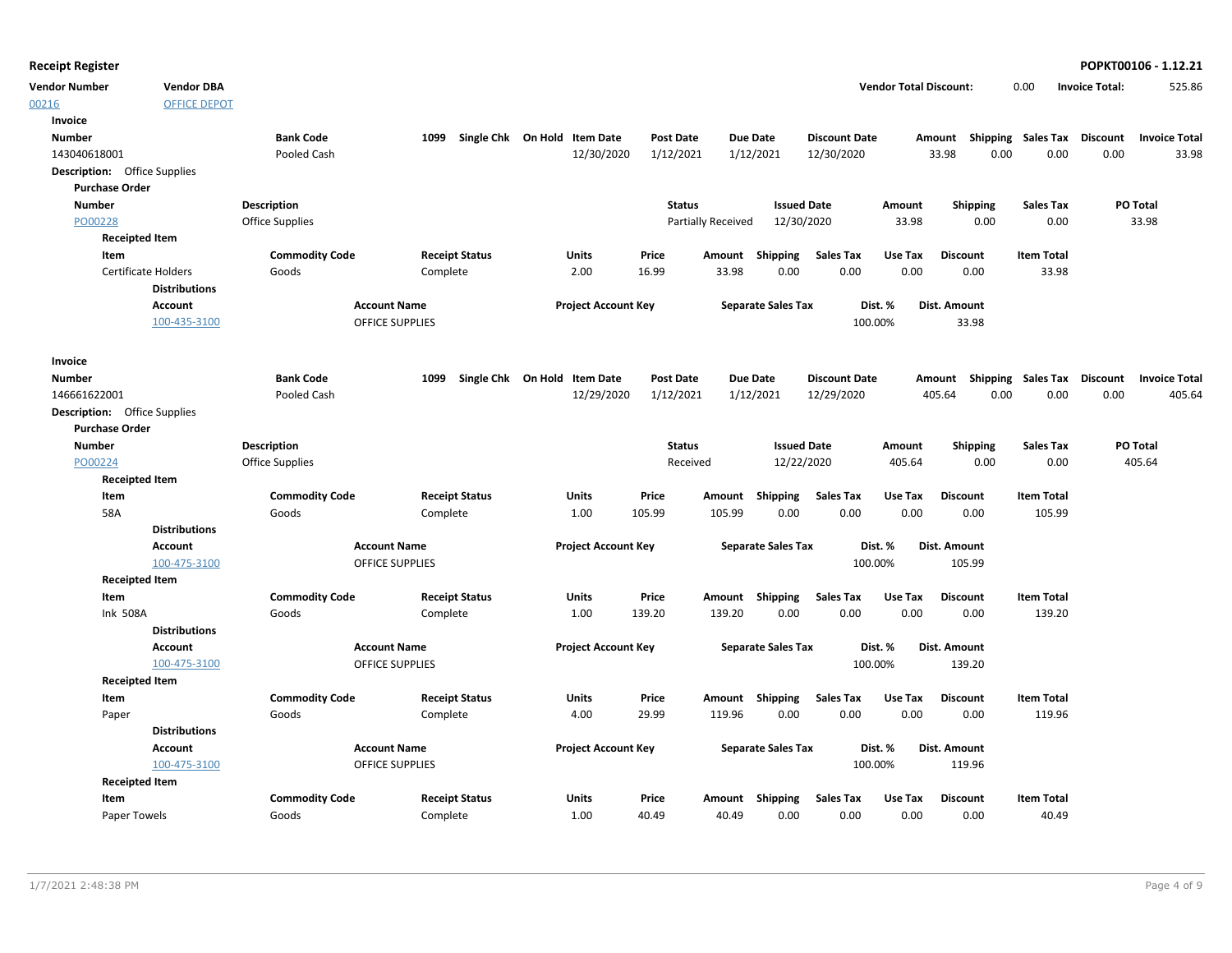| <b>Distributions</b><br>Account<br>100-475-3100              |                        | <b>Account Name</b><br>OFFICE SUPPLIES | <b>Project Account Key</b>   |                  |        | <b>Separate Sales Tax</b> | 100.00%              | Dist. % | Dist. Amount<br>40.49     |                   |                 |                      |
|--------------------------------------------------------------|------------------------|----------------------------------------|------------------------------|------------------|--------|---------------------------|----------------------|---------|---------------------------|-------------------|-----------------|----------------------|
| Invoice<br><b>Number</b>                                     | <b>Bank Code</b>       | 1099                                   | Single Chk On Hold Item Date | <b>Post Date</b> |        | <b>Due Date</b>           | <b>Discount Date</b> |         | Amount Shipping           | Sales Tax         | <b>Discount</b> | <b>Invoice Total</b> |
| 146663280001                                                 | Pooled Cash            |                                        | 12/23/2020                   | 1/12/2021        |        | 1/12/2021                 | 12/23/2020           |         | 61.45<br>0.00             | 0.00              | 0.00            | 61.45                |
| <b>Description:</b> Office Supplies                          |                        |                                        |                              |                  |        |                           |                      |         |                           |                   |                 |                      |
| <b>Purchase Order</b>                                        |                        |                                        |                              |                  |        |                           |                      |         |                           |                   |                 |                      |
| <b>Number</b>                                                | <b>Description</b>     |                                        |                              | <b>Status</b>    |        | <b>Issued Date</b>        |                      | Amount  | <b>Shipping</b>           | <b>Sales Tax</b>  | PO Total        |                      |
| PO00224                                                      | <b>Office Supplies</b> |                                        |                              | Received         |        | 12/22/2020                |                      | 61.45   | 0.00                      | 0.00              | 61.45           |                      |
| <b>Receipted Item</b>                                        |                        |                                        |                              |                  |        |                           |                      |         |                           |                   |                 |                      |
| Item                                                         | <b>Commodity Code</b>  | <b>Receipt Status</b>                  | Units                        | Price            | Amount | Shipping                  | <b>Sales Tax</b>     | Use Tax | <b>Discount</b>           | <b>Item Total</b> |                 |                      |
| Kleenex                                                      | Goods                  | Complete                               | 3.00                         | 7.49             | 22.47  | 0.00                      | 0.00                 | 0.00    | 0.00                      | 22.47             |                 |                      |
| <b>Distributions</b>                                         |                        |                                        |                              |                  |        |                           |                      |         |                           |                   |                 |                      |
| Account                                                      |                        | <b>Account Name</b>                    | <b>Project Account Key</b>   |                  |        | <b>Separate Sales Tax</b> |                      | Dist. % | Dist. Amount              |                   |                 |                      |
| 100-475-3100                                                 |                        | <b>OFFICE SUPPLIES</b>                 |                              |                  |        |                           | 100.00%              |         | 22.47                     |                   |                 |                      |
| <b>Receipted Item</b>                                        |                        |                                        |                              |                  |        |                           |                      |         |                           |                   |                 |                      |
| Item                                                         | <b>Commodity Code</b>  | <b>Receipt Status</b>                  | Units                        | Price            | Amount | Shipping                  | <b>Sales Tax</b>     | Use Tax | <b>Discount</b>           | <b>Item Total</b> |                 |                      |
| <b>Writing Pads</b>                                          | Goods                  | Complete                               | 2.00                         | 19.49            | 38.98  | 0.00                      | 0.00                 | 0.00    | 0.00                      | 38.98             |                 |                      |
| <b>Distributions</b>                                         |                        |                                        |                              |                  |        |                           |                      |         |                           |                   |                 |                      |
| Account                                                      |                        | <b>Account Name</b>                    | <b>Project Account Key</b>   |                  |        | <b>Separate Sales Tax</b> |                      | Dist. % | Dist. Amount              |                   |                 |                      |
| 100-475-3100                                                 |                        | <b>OFFICE SUPPLIES</b>                 |                              |                  |        |                           | 100.00%              |         | 38.98                     |                   |                 |                      |
| Invoice                                                      |                        |                                        |                              |                  |        |                           |                      |         |                           |                   |                 |                      |
| <b>Number</b>                                                | <b>Bank Code</b>       | 1099                                   | Single Chk On Hold Item Date | <b>Post Date</b> |        | <b>Due Date</b>           | <b>Discount Date</b> |         | Amount Shipping Sales Tax |                   | Discount        | <b>Invoice Total</b> |
| 146663281001                                                 | Pooled Cash            |                                        | 12/29/2020                   | 1/12/2021        |        | 1/12/2021                 | 12/29/2020           |         | 24.79<br>0.00             | 0.00              | 0.00            | 24.79                |
| <b>Description:</b> Office Supplies<br><b>Purchase Order</b> |                        |                                        |                              |                  |        |                           |                      |         |                           |                   |                 |                      |
| <b>Number</b>                                                | <b>Description</b>     |                                        |                              | <b>Status</b>    |        | <b>Issued Date</b>        |                      | Amount  | Shipping                  | <b>Sales Tax</b>  | <b>PO Total</b> |                      |
| PO00224                                                      | <b>Office Supplies</b> |                                        |                              | Received         |        | 12/22/2020                |                      | 24.79   | 0.00                      | 0.00              | 24.79           |                      |
| <b>Receipted Item</b>                                        |                        |                                        |                              |                  |        |                           |                      |         |                           |                   |                 |                      |
| Item                                                         | <b>Commodity Code</b>  | <b>Receipt Status</b>                  | Units                        | Price            | Amount | Shipping                  | <b>Sales Tax</b>     | Use Tax | <b>Discount</b>           | <b>Item Total</b> |                 |                      |
| Appt Calendar                                                | Goods                  | Complete                               | 1.00                         | 24.79            | 24.79  | 0.00                      | 0.00                 | 0.00    | 0.00                      | 24.79             |                 |                      |
| <b>Distributions</b>                                         |                        |                                        |                              |                  |        |                           |                      |         |                           |                   |                 |                      |
| <b>Account</b>                                               |                        | <b>Account Name</b>                    | <b>Project Account Key</b>   |                  |        | <b>Separate Sales Tax</b> |                      | Dist. % | Dist. Amount              |                   |                 |                      |
| 100-475-3100                                                 |                        | <b>OFFICE SUPPLIES</b>                 |                              |                  |        |                           | 100.00%              |         | 24.79                     |                   |                 |                      |
|                                                              |                        |                                        |                              |                  |        |                           |                      |         |                           |                   |                 |                      |

00478

REINERT PAPER & CHEMI…

**Vendor Number Vendor Total Discount:** 421.88 **Vendor DBA** 0.00 **Invoice Total:**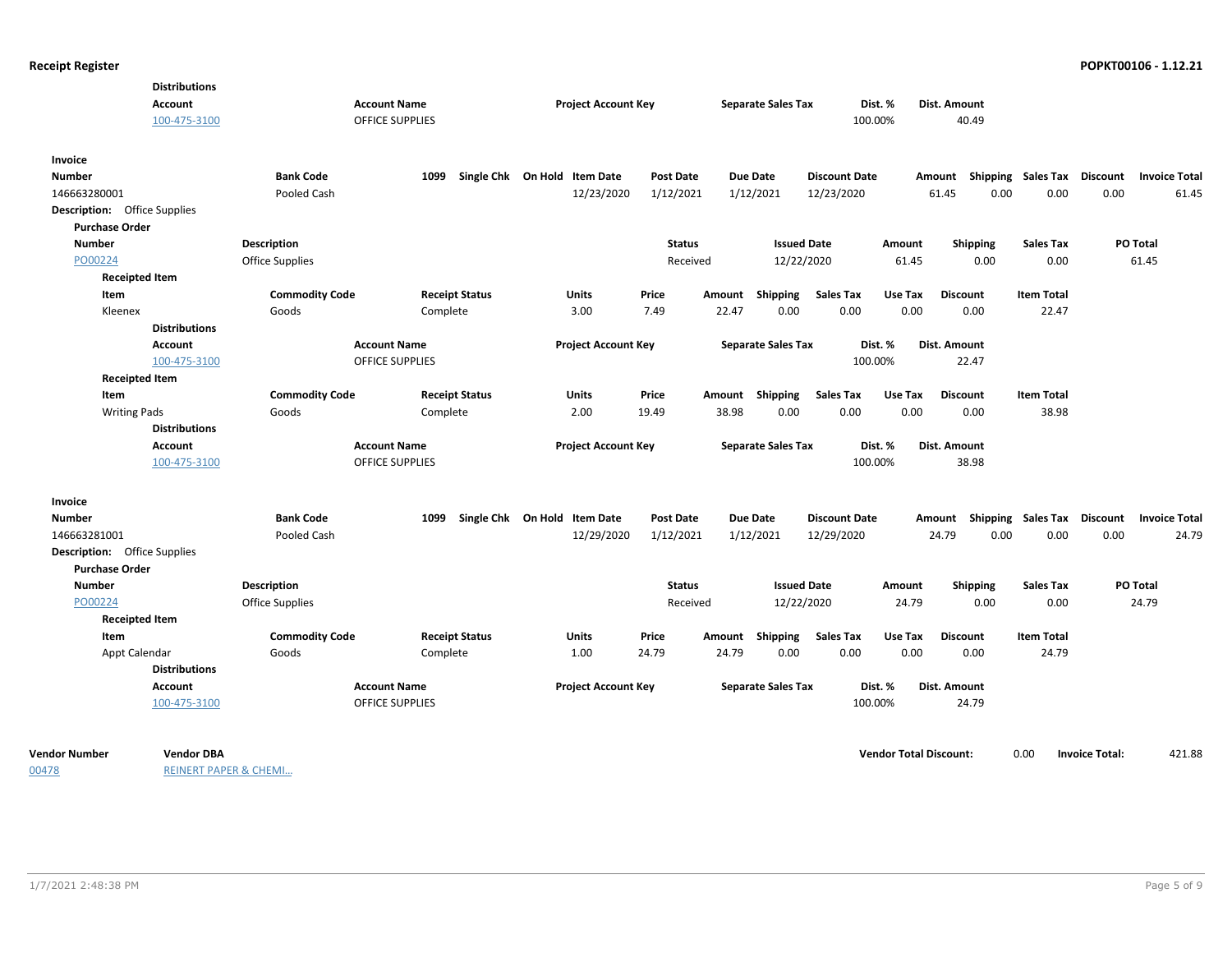| Invoice                                     |                       |                         |                              |               |        |                           |                      |         |                 |                    |          |                      |
|---------------------------------------------|-----------------------|-------------------------|------------------------------|---------------|--------|---------------------------|----------------------|---------|-----------------|--------------------|----------|----------------------|
| Number                                      | <b>Bank Code</b>      | 1099                    | Single Chk On Hold Item Date | Post Date     |        | Due Date                  | <b>Discount Date</b> |         | Amount          | Shipping Sales Tax | Discount | <b>Invoice Total</b> |
| 420659                                      | Pooled Cash           |                         | 1/4/2021                     | 1/12/2021     |        | 1/12/2021                 | 1/4/2021             |         | 421.88          | 0.00<br>0.00       | 0.00     | 421.88               |
| Description: Janitorial Supplies            |                       |                         |                              |               |        |                           |                      |         |                 |                    |          |                      |
| <b>Purchase Order</b>                       |                       |                         |                              |               |        |                           |                      |         |                 |                    |          |                      |
| <b>Number</b>                               | <b>Description</b>    |                         |                              | <b>Status</b> |        | <b>Issued Date</b>        |                      | Amount  | <b>Shipping</b> | <b>Sales Tax</b>   | PO Total |                      |
| PO00230                                     | Janitorial Supplies   |                         |                              | Received      |        | 1/4/2021                  |                      | 421.88  | 0.00            | 0.00               | 421.88   |                      |
| <b>Receipted Item</b>                       |                       |                         |                              |               |        |                           |                      |         |                 |                    |          |                      |
| Item                                        | <b>Commodity Code</b> | <b>Receipt Status</b>   | <b>Units</b>                 | Price         | Amount | Shipping                  | <b>Sales Tax</b>     | Use Tax | <b>Discount</b> | <b>Item Total</b>  |          |                      |
| All Purpose Cleaner<br><b>Distributions</b> | Goods                 | Complete                | 3.00                         | 7.90          | 23.70  | 0.00                      | 0.00                 | 0.00    | 0.00            | 23.70              |          |                      |
| <b>Account</b>                              |                       | <b>Account Name</b>     | <b>Project Account Key</b>   |               |        | <b>Separate Sales Tax</b> |                      | Dist. % | Dist. Amount    |                    |          |                      |
| 100-518-3320                                |                       | <b>JANITOR SUPPLIES</b> |                              |               |        |                           | 100.00%              |         | 23.70           |                    |          |                      |
| <b>Receipted Item</b>                       |                       |                         |                              |               |        |                           |                      |         |                 |                    |          |                      |
| Item                                        | <b>Commodity Code</b> | <b>Receipt Status</b>   | Units                        | Price         | Amount | Shipping                  | <b>Sales Tax</b>     | Use Tax | <b>Discount</b> | <b>Item Total</b>  |          |                      |
| <b>Center Pull Towels</b>                   | Goods                 | Complete                | 3.00                         | 26.08         | 78.24  | 0.00                      | 0.00                 | 0.00    | 0.00            | 78.24              |          |                      |
| <b>Distributions</b>                        |                       |                         |                              |               |        |                           |                      |         |                 |                    |          |                      |
| <b>Account</b>                              |                       | <b>Account Name</b>     | <b>Project Account Key</b>   |               |        | <b>Separate Sales Tax</b> |                      | Dist. % | Dist. Amount    |                    |          |                      |
| 100-518-3320                                |                       | <b>JANITOR SUPPLIES</b> |                              |               |        |                           | 100.00%              |         | 78.24           |                    |          |                      |
| <b>Receipted Item</b>                       |                       |                         |                              |               |        |                           |                      |         |                 |                    |          |                      |
| Item                                        | <b>Commodity Code</b> | <b>Receipt Status</b>   | Units                        | Price         |        | Amount Shipping           | <b>Sales Tax</b>     | Use Tax | <b>Discount</b> | <b>Item Total</b>  |          |                      |
| Disinfectant                                | Goods                 | Complete                | 1.00                         | 10.91         | 10.91  | 0.00                      | 0.00                 | 0.00    | 0.00            | 10.91              |          |                      |
| <b>Distributions</b>                        |                       |                         |                              |               |        |                           |                      |         |                 |                    |          |                      |
| <b>Account</b>                              |                       | <b>Account Name</b>     | <b>Project Account Key</b>   |               |        | <b>Separate Sales Tax</b> |                      | Dist. % | Dist. Amount    |                    |          |                      |
| 100-518-3320                                |                       | <b>JANITOR SUPPLIES</b> |                              |               |        |                           | 100.00%              |         | 10.91           |                    |          |                      |
| <b>Receipted Item</b>                       |                       |                         |                              |               |        |                           |                      |         |                 |                    |          |                      |
| Item                                        | <b>Commodity Code</b> | <b>Receipt Status</b>   | <b>Units</b>                 | Price         |        | Amount Shipping           | <b>Sales Tax</b>     | Use Tax | <b>Discount</b> | <b>Item Total</b>  |          |                      |
| <b>Glass Cleaner</b>                        | Goods                 | Complete                | 1.00                         | 38.91         | 38.91  | 0.00                      | 0.00                 | 0.00    | 0.00            | 38.91              |          |                      |
| <b>Distributions</b>                        |                       |                         |                              |               |        |                           |                      |         |                 |                    |          |                      |
| <b>Account</b>                              |                       | <b>Account Name</b>     | <b>Project Account Key</b>   |               |        | <b>Separate Sales Tax</b> |                      | Dist. % | Dist. Amount    |                    |          |                      |
| 100-518-3320                                |                       | <b>JANITOR SUPPLIES</b> |                              |               |        |                           | 100.00%              |         | 38.91           |                    |          |                      |
| <b>Receipted Item</b>                       |                       |                         |                              |               |        |                           |                      |         |                 |                    |          |                      |
| Item                                        | <b>Commodity Code</b> | <b>Receipt Status</b>   | <b>Units</b>                 | Price         | Amount | Shipping                  | <b>Sales Tax</b>     | Use Tax | <b>Discount</b> | <b>Item Total</b>  |          |                      |
| Kitchen Paper Towels                        | Goods                 | Complete                | 2.00                         | 23.65         | 47.30  | 0.00                      | 0.00                 | 0.00    | 0.00            | 47.30              |          |                      |
| <b>Distributions</b>                        |                       |                         |                              |               |        |                           |                      |         |                 |                    |          |                      |
| <b>Account</b>                              |                       | <b>Account Name</b>     | <b>Project Account Key</b>   |               |        | <b>Separate Sales Tax</b> |                      | Dist. % | Dist. Amount    |                    |          |                      |
| 100-518-3320                                |                       | <b>JANITOR SUPPLIES</b> |                              |               |        |                           | 100.00%              |         | 47.30           |                    |          |                      |
| <b>Receipted Item</b>                       |                       |                         |                              |               |        |                           |                      |         |                 |                    |          |                      |
| Item                                        | <b>Commodity Code</b> | <b>Receipt Status</b>   | <b>Units</b>                 | Price         | Amount | Shipping                  | <b>Sales Tax</b>     | Use Tax | <b>Discount</b> | <b>Item Total</b>  |          |                      |
| liner bags - large                          | Goods                 | Complete                | 1.00                         | 18.15         | 18.15  | 0.00                      | 0.00                 | 0.00    | 0.00            | 18.15              |          |                      |
| <b>Distributions</b>                        |                       |                         |                              |               |        |                           |                      |         |                 |                    |          |                      |
| <b>Account</b>                              |                       | <b>Account Name</b>     | <b>Project Account Key</b>   |               |        | <b>Separate Sales Tax</b> |                      | Dist. % | Dist. Amount    |                    |          |                      |
| 100-518-3320                                |                       | <b>JANITOR SUPPLIES</b> |                              |               |        |                           |                      | 100.00% | 18.15           |                    |          |                      |
|                                             |                       |                         |                              |               |        |                           |                      |         |                 |                    |          |                      |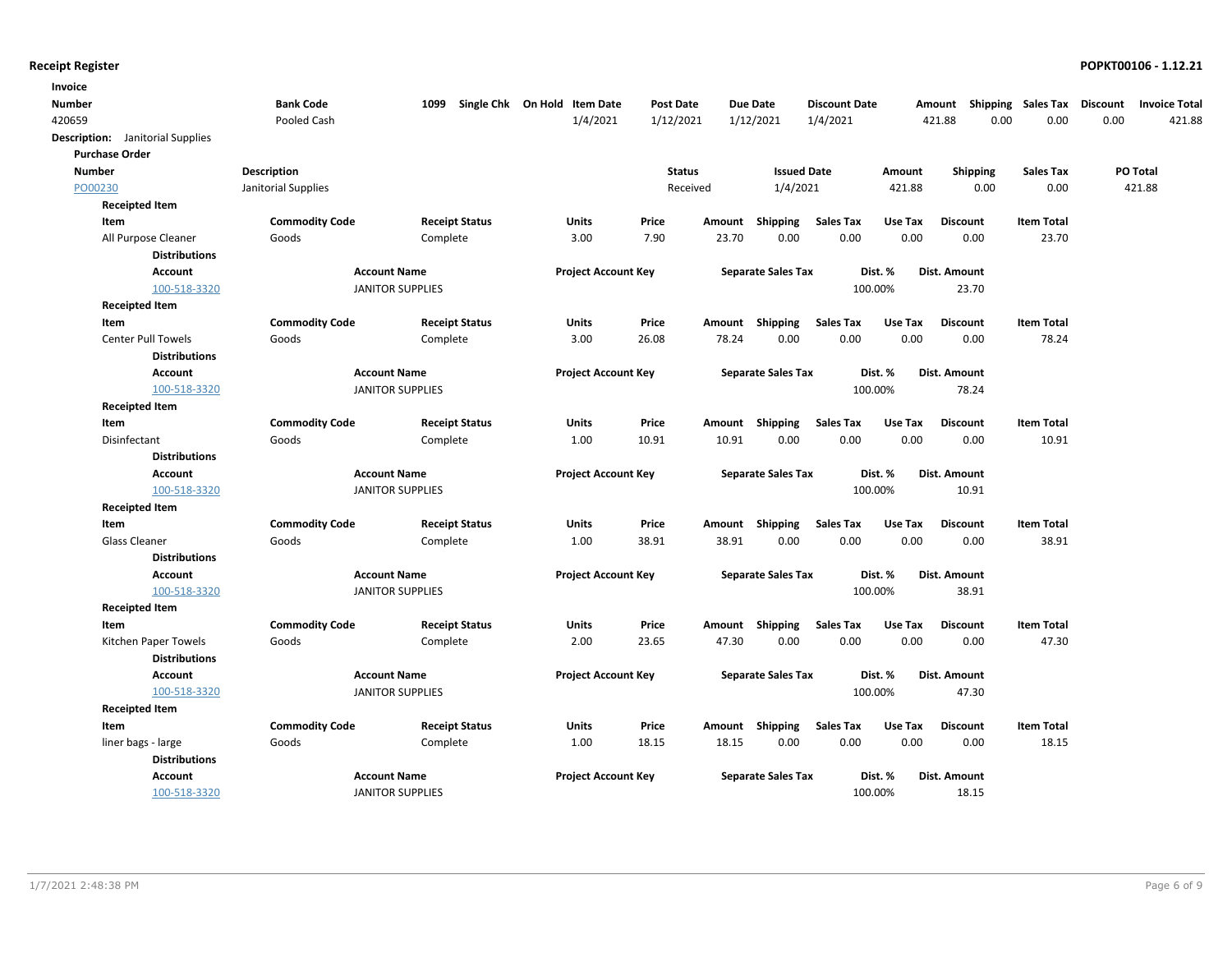|                       | <b>Receipted Item</b>                        |                          |                         |                              |                  |           |                           |                      |                               |                 |                                    |                       |                      |
|-----------------------|----------------------------------------------|--------------------------|-------------------------|------------------------------|------------------|-----------|---------------------------|----------------------|-------------------------------|-----------------|------------------------------------|-----------------------|----------------------|
| Item                  |                                              | <b>Commodity Code</b>    | <b>Receipt Status</b>   | Units                        | Price            |           | Amount Shipping           | Sales Tax            | Use Tax                       | <b>Discount</b> | <b>Item Total</b>                  |                       |                      |
|                       | Liner Bags Small                             | Goods                    | Complete                | 1.00                         | 23.38            | 23.38     | 0.00                      | 0.00                 | 0.00                          | 0.00            | 23.38                              |                       |                      |
|                       | <b>Distributions</b>                         |                          |                         |                              |                  |           |                           |                      |                               |                 |                                    |                       |                      |
|                       | <b>Account</b>                               |                          | <b>Account Name</b>     | <b>Project Account Key</b>   |                  |           | <b>Separate Sales Tax</b> |                      | Dist. %                       | Dist. Amount    |                                    |                       |                      |
|                       | 100-518-3320                                 |                          | <b>JANITOR SUPPLIES</b> |                              |                  |           |                           |                      | 100.00%                       | 23.38           |                                    |                       |                      |
|                       | <b>Receipted Item</b>                        |                          |                         |                              |                  |           |                           |                      |                               |                 |                                    |                       |                      |
| Item                  |                                              | <b>Commodity Code</b>    | <b>Receipt Status</b>   | Units                        | Price            |           | Amount Shipping           | <b>Sales Tax</b>     | Use Tax                       | <b>Discount</b> | <b>Item Total</b>                  |                       |                      |
|                       | Multi FOld                                   | Goods                    | Complete                | 3.00                         | 22.89            | 68.67     | 0.00                      | 0.00                 | 0.00                          | 0.00            | 68.67                              |                       |                      |
|                       | <b>Distributions</b>                         |                          |                         |                              |                  |           |                           |                      |                               |                 |                                    |                       |                      |
|                       | <b>Account</b>                               |                          | <b>Account Name</b>     | <b>Project Account Key</b>   |                  |           | <b>Separate Sales Tax</b> |                      | Dist. %                       | Dist. Amount    |                                    |                       |                      |
|                       | 100-518-3320                                 |                          | <b>JANITOR SUPPLIES</b> |                              |                  |           |                           |                      | 100.00%                       | 68.67           |                                    |                       |                      |
|                       | <b>Receipted Item</b>                        |                          |                         |                              |                  |           |                           |                      |                               |                 |                                    |                       |                      |
| Item                  |                                              | <b>Commodity Code</b>    | <b>Receipt Status</b>   | Units                        | Price            |           | Amount Shipping           | Sales Tax            | Use Tax                       | <b>Discount</b> | <b>Item Total</b>                  |                       |                      |
|                       | Spray Nozzles                                | Goods                    | Complete                | 3.00                         | 0.95             | 2.85      | 0.00                      | 0.00                 | 0.00                          | 0.00            | 2.85                               |                       |                      |
|                       | <b>Distributions</b>                         |                          |                         |                              |                  |           |                           |                      |                               |                 |                                    |                       |                      |
|                       | <b>Account</b>                               |                          | <b>Account Name</b>     | <b>Project Account Key</b>   |                  |           | <b>Separate Sales Tax</b> |                      | Dist. %                       | Dist. Amount    |                                    |                       |                      |
|                       | 100-518-3320                                 |                          | <b>JANITOR SUPPLIES</b> |                              |                  |           |                           |                      | 100.00%                       | 2.85            |                                    |                       |                      |
|                       | <b>Receipted Item</b>                        |                          |                         |                              |                  |           |                           |                      |                               |                 |                                    |                       |                      |
| Item                  |                                              | <b>Commodity Code</b>    | <b>Receipt Status</b>   | Units                        | Price            |           | Amount Shipping           | Sales Tax            | Use Tax                       | <b>Discount</b> | <b>Item Total</b>                  |                       |                      |
|                       | Tissue                                       | Goods                    | Complete                | 2.00                         | 41.71            | 83.42     | 0.00                      | 0.00                 | 0.00                          | 0.00            | 83.42                              |                       |                      |
|                       | <b>Distributions</b>                         |                          |                         |                              |                  |           |                           |                      |                               |                 |                                    |                       |                      |
|                       | Account                                      |                          | <b>Account Name</b>     | <b>Project Account Key</b>   |                  |           | <b>Separate Sales Tax</b> |                      | Dist. %                       | Dist. Amount    |                                    |                       |                      |
|                       | 100-518-3320                                 |                          | <b>JANITOR SUPPLIES</b> |                              |                  |           |                           |                      | 100.00%                       | 83.42           |                                    |                       |                      |
|                       | <b>Receipted Item</b>                        |                          |                         |                              |                  |           |                           |                      |                               |                 |                                    |                       |                      |
| Item                  |                                              | <b>Commodity Code</b>    | <b>Receipt Status</b>   | Units                        | Price            |           | Amount Shipping           | <b>Sales Tax</b>     | Use Tax                       | <b>Discount</b> | <b>Item Total</b>                  |                       |                      |
|                       | Tissue Jumbo                                 | Goods                    | Complete                | 1.00                         | 26.35            | 26.35     | 0.00                      | 0.00                 | 0.00                          | 0.00            | 26.35                              |                       |                      |
|                       | <b>Distributions</b>                         |                          |                         |                              |                  |           |                           |                      |                               |                 |                                    |                       |                      |
|                       | <b>Account</b>                               |                          | <b>Account Name</b>     | <b>Project Account Key</b>   |                  |           | <b>Separate Sales Tax</b> |                      | Dist. %                       | Dist. Amount    |                                    |                       |                      |
|                       | 100-518-3320                                 |                          | <b>JANITOR SUPPLIES</b> |                              |                  |           |                           |                      | 100.00%                       | 26.35           |                                    |                       |                      |
| Vendor Number         | <b>Vendor DBA</b>                            |                          |                         |                              |                  |           |                           |                      | <b>Vendor Total Discount:</b> |                 | 0.00                               | <b>Invoice Total:</b> | 21,438.78            |
| 00494                 | SHI GOVERNMENT SOLUT                         |                          |                         |                              |                  |           |                           |                      |                               |                 |                                    |                       |                      |
| Invoice               |                                              |                          |                         |                              |                  |           |                           |                      |                               |                 |                                    |                       |                      |
| <b>Number</b>         |                                              | <b>Bank Code</b>         | 1099                    | Single Chk On Hold Item Date | <b>Post Date</b> |           | <b>Due Date</b>           | <b>Discount Date</b> |                               |                 | Amount Shipping Sales Tax Discount |                       | <b>Invoice Total</b> |
| GB00396953            |                                              | Pooled Cash              |                         | 12/30/2020                   | 1/12/2021        |           | 1/12/2021                 | 12/30/2020           |                               | 21,438.78       | 0.00<br>0.00                       | 0.00                  | 21,438.78            |
|                       | <b>Description:</b> Law Enforcement Lap Tops |                          |                         |                              |                  |           |                           |                      |                               |                 |                                    |                       |                      |
| <b>Purchase Order</b> |                                              |                          |                         |                              |                  |           |                           |                      |                               |                 |                                    |                       |                      |
| <b>Number</b>         |                                              | <b>Description</b>       |                         |                              | <b>Status</b>    |           | <b>Issued Date</b>        |                      | Amount                        | <b>Shipping</b> | <b>Sales Tax</b>                   | PO Total              |                      |
| PO00223               |                                              | Law Enforcement Lap Tops |                         |                              | Received         |           | 12/21/2020                |                      | 21,438.78                     | 0.00            | 0.00                               | 21,438.78             |                      |
|                       | <b>Receipted Item</b>                        |                          |                         |                              |                  |           |                           |                      |                               |                 |                                    |                       |                      |
| Item                  |                                              | <b>Commodity Code</b>    | <b>Receipt Status</b>   | Units                        | Price            |           | Amount Shipping           | <b>Sales Tax</b>     | Use Tax                       | <b>Discount</b> | <b>Item Total</b>                  |                       |                      |
|                       | Panasonic Toughbooks                         | Goods                    | Complete                | 11.00                        | 1,948.98         | 21,438.78 | 0.00                      | 0.00                 | 0.00                          | 0.00            | 21,438.78                          |                       |                      |

00494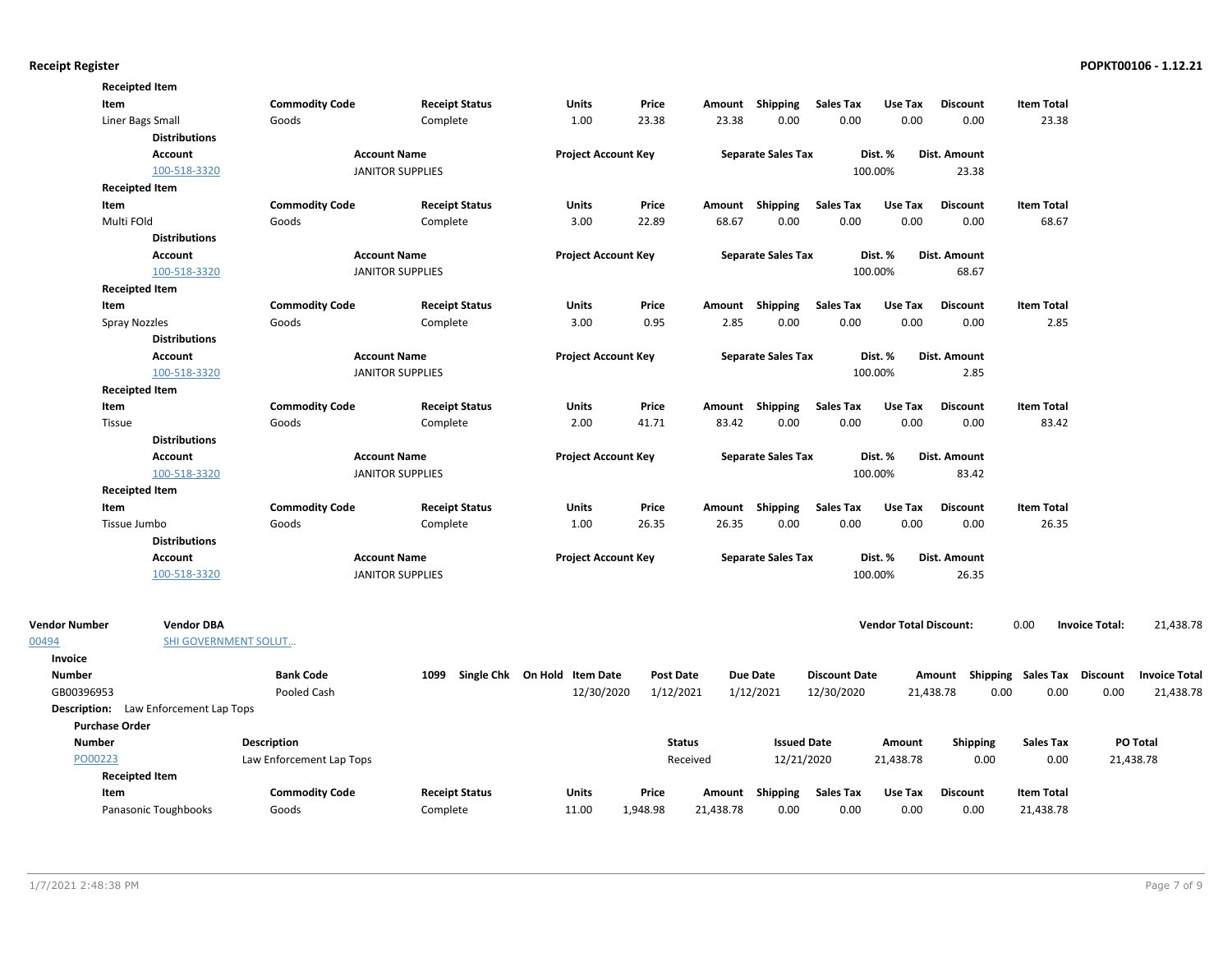| <b>Distributions</b> |                     |                            |                           |         |              |
|----------------------|---------------------|----------------------------|---------------------------|---------|--------------|
| Account              | <b>Account Name</b> | <b>Project Account Key</b> | <b>Separate Sales Tax</b> | Dist. % | Dist. Amount |
| 414-416-5740         | <b>TECHNOLOGY</b>   |                            |                           | 100.00% | 21,438.78    |
|                      |                     |                            |                           |         |              |

### **Packet Totals**

| Vendors: | Invoices: | <b>Purchase Orders:</b> | Amount: 32.521.17 | <b>Shipping: 110.00</b> | Tax: 0.00 | Discount: 0.00 | <b>Total Amount: 32.631.17</b> |
|----------|-----------|-------------------------|-------------------|-------------------------|-----------|----------------|--------------------------------|
|----------|-----------|-------------------------|-------------------|-------------------------|-----------|----------------|--------------------------------|